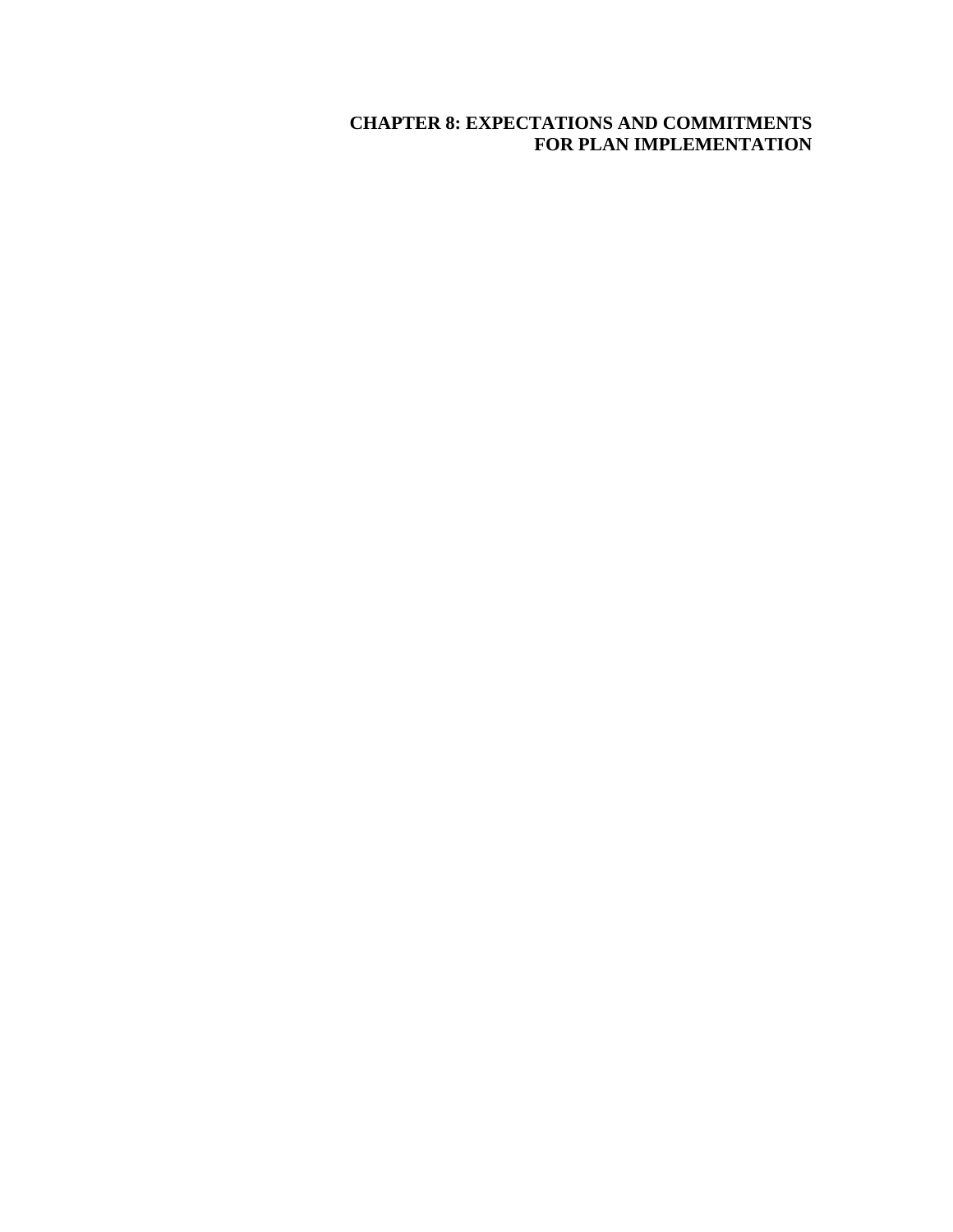# **Chapter 8: Expectations and Commitments for Plan Implementation**

#### *What expectations are requested of federal and state governments and other nonlocal government entities in exchange for implementation of the plan by local governments?*

#### *What type and level of commitments are recommended for local governments to implement the plan?*

### **Introduction**

Implementation of the Chinook Salmon Conservation Plan will offer many benefits to both fish and humans. (See Chapter 1 for a full discussion of benefits.) But to ensure implementation, local governments will need to offer some level of commitment. In exchange for these commitments, local governments will have expectations for other entities. In particular, local governments hope to negotiate potential benefits and assurances with the federal and state governments. In addition, there are potential actions that federal and state agencies, the co-managers of the fisheries resource, and other non-local-government entities can choose to implement that will help benefit salmon and people in WRIA 8. Clearly, these benefits, expectations, and commitments are all intertwined and interconnected. There will need to be a dialog among appropriate parties to define and refine the final commitments and expectations that will benefit salmon recovery. In this proposed plan, the Steering Committee offers recommendations in both areas to kick-start the discussion.

Local jurisdictions and stakeholders in the Lake Washington/Cedar/Sammamish Watershed (WRIA 8) have a strong history of working together to conserve salmon habitat. The broad level of commitment that already exists can be shown in the following three examples. First, 27 local governments in the watershed are finishing their fourth year of a five-year interlocal agreement to jointly fund planning for protection and restoration of salmon habitat across the watershed. Second, local jurisdictions and the U.S. Army Corps of Engineers have undertaken studies that have resulted in dramatic improvements for salmon passage through the Hiram M. Chittenden Locks and are conducting a feasibility study for projects that will improve habitat along the Sammamish River, the Cedar River, and other key river and creek corridors. Third, local governments have designated King Conservation District grants to fund shared watershed priorities through habitat projects, technical studies, and stewardship opportunities. But the WRIA 8 partners know there is more to be done to help support salmon recovery and that the participation of other entities can help this is to occur.

For the WRIA 8 salmon plan to come to life, the Steering Committee recommends that local governments and participating stakeholders make some type of commitment to implement actions proposed in the plan. Commitment can come in several forms and at varying levels. Before making any commitment, potential implementers will need to evaluate the actions to which they are committing. Potential implementers will want to know what benefits they will receive if they do make a commitment and what federal and state agencies can offer to support such commitments. This will continue to be an iterative discussion among the WRIA 8 Steering Committee, WRIA 8 Forum, local governments, regulating agencies, citizens, businesses, Puget Sound Shared Strategy, and other interested partners leading up to plan approval and ratification.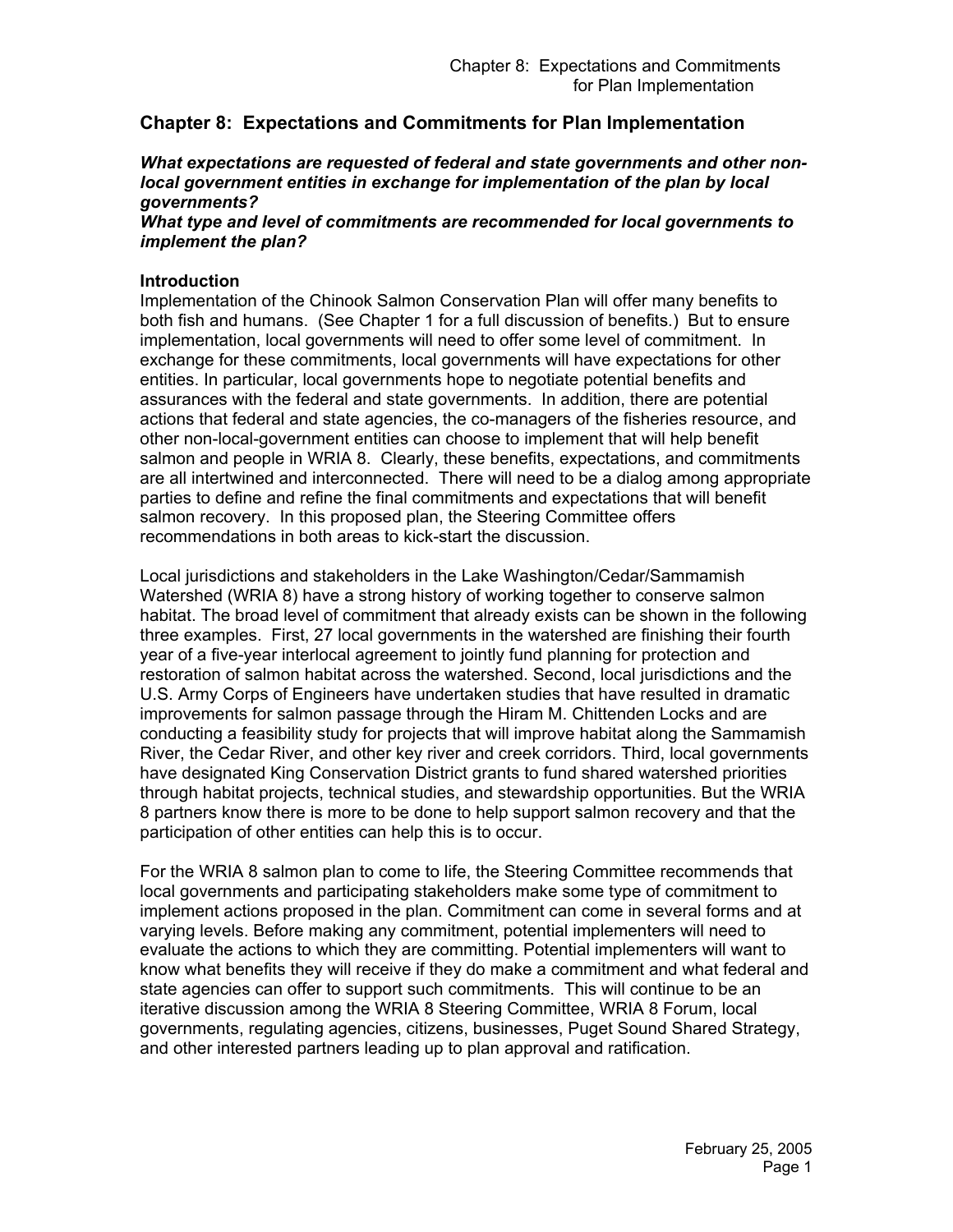### **Benefits to Salmon and the Public for Implementing the Plan**

There are many types of benefits that will and can accrue from implementation of the plan, from supporting Chinook salmon recovery to cleaner water for public health to possible legal assurances from the regulating agencies. Before asking WRIA 8 partners to make commitments to take action and to spend resources, it makes sense to review briefly what benefits can come from implementing this plan. A later section of this chapter (Expectations for Potential Benefits that Could Be Negotiated with Regulating Agencies) offers a more focused consideration of expectations that the Steering Committee has suggested could be negotiated with regulating agencies in exchange for commitments from local governments.

The Steering Committee recognized many benefits in their original Mission and Goals Statement (see Chapter 1). During the development of the draft plan, the WRIA 8 Steering Committee has had further discussions on the benefits they would like to see for salmon, the public, and implementing entities. Foremost among these are:

- Healthy salmon populations and habitat
- Ecosystem health, including species diversity, maintenance of native species, and water quality
- Legacy for future generations, including commercial, tribal, and sport fishing and quality of life, which includes cultural heritage
- Legal assurances from federal and state governments to local governments in exchange for commitments to implement plan.

A fuller discussion can be found in Chapter 1 on benefits of plan implementation.

#### *What expectations are requested of federal and state governments and other nonlocal government entities in exchange for implementation of the plan by local governments?*

The Steering Committee suggests that in exchange for making commitments to implement the plan, local governments may want to seek to negotiate benefits and legal assurances with federal and state regulating agencies. One avenue to start that discussion is through the Puget Sound Shared Strategy.

The Puget Sound Shared Strategy is a collaboration among several levels of government, including federal agencies responsible for administering the Endangered Species Act, the state, and the tribes, as well as other stakeholders. Shared Strategy intends to develop a recovery plan at the Puget Sound scale that incorporates the WRIA 8 plan, similar efforts from groups in other watersheds, and plans for harvest and hatchery management from the co-managers of the fisheries resource (i.e., the tribes and the state). This intergovernmental collaborative development of the recovery plan for a listed species is unique in the country. Shared Strategy appears to be the venue through which the regulating agencies will engage in plan review and discussion of legal and other assurances and benefits for local governments. Because local governments are participating in the planning, the Steering Committee recommends that they set forth requests and expectations for what might be appropriate assurances and benefits in exchange for supporting the recovery plan that the Endangered Species Act requires the federal government to develop.

In addition, local governments alone will not have the resources nor the opportunity to fully protect and restore Chinook salmon habitat in WRIA 8. Therefore, the Steering Committee recommends that the implementation partnership will need to extend throughout the public sector to the private and non-profit sectors as well in order to reach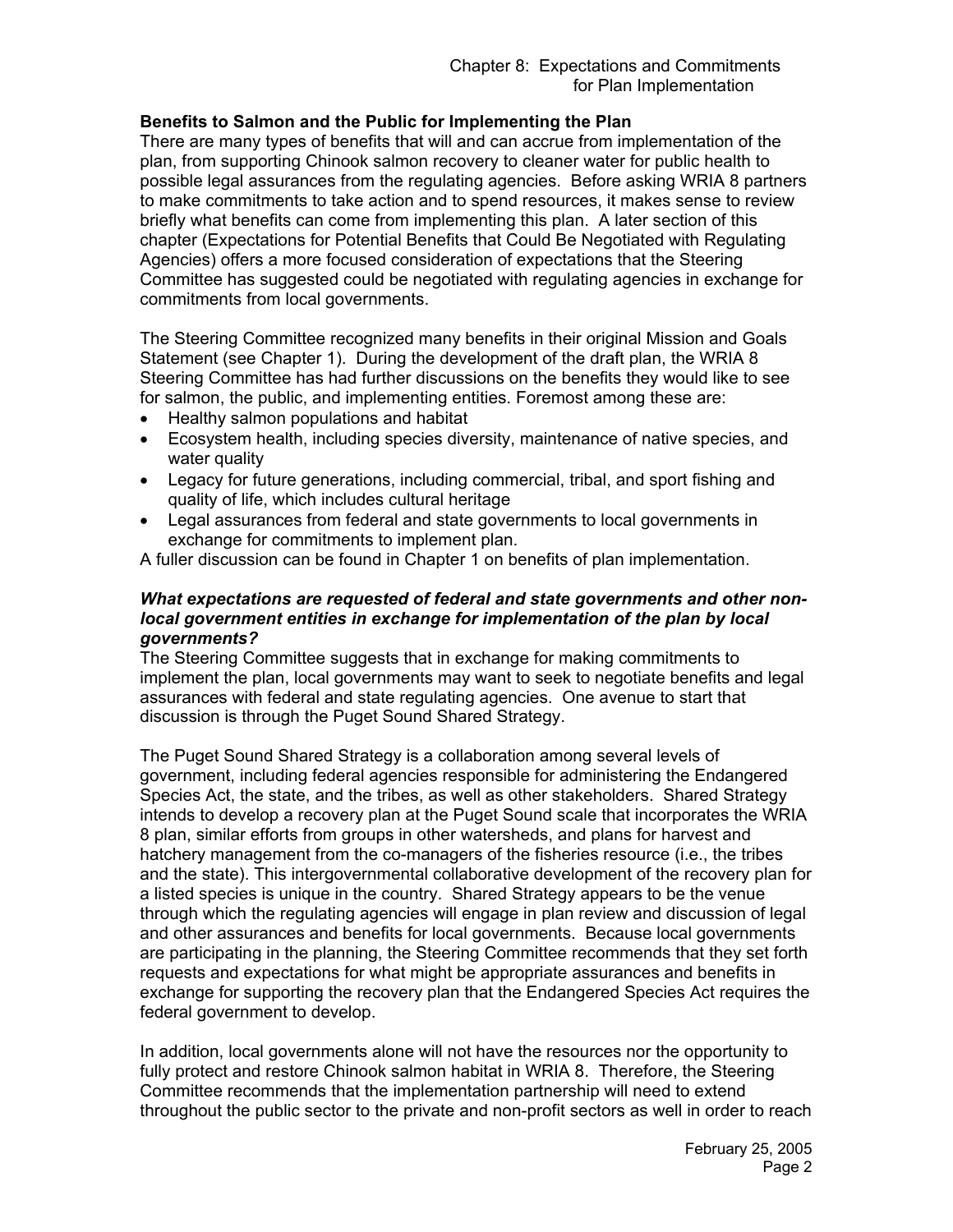the ultimate goal of salmon recovery. The comprehensive action lists and the action start-lists (see Chapters 9 in this volume and 10-14 in Volume II) and the recommendations on monitoring and measures (see Chapter 6) propose actions to benefit salmon habitat that could be implemented by federal and state agencies, the comanagers, non-profit organizations, developers, businesses, landowners, and citizens.

### **Expectations for Potential Benefits that Could Be Negotiated with Regulating Agencies**

It is not clear at this time exactly what assurances -- whether legal, funding, regulatory, or other -- the federal government could or will provide for implementation of salmon conservation plans at the watershed level. During the last several years, NOAA-Fisheries has expressed a general interest in providing some form of legal assurance in return for an "approved" watershed plan, but it is still unclear at this time what such assurances would be. In the event that NOAA-Fisheries is able, the Steering Committee is proposing here some assurances that WRIA 8 partners would like to see. (See Appendix E titled "Assurances Available Under the Endangered Species Act" for background on legal assurances available from the federal government.) Because the federal and state regulating agencies and the co-managers are participating in the Puget Sound Shared Strategy, this may be the appropriate forum where the discussion on these proposed assurances can start.

The Steering Committee does not expect WRIA 8 partners to execute an Incidental Take Permit (Section 10(a) of the Endangered Species Act) that would require a formal contract with the federal government for specific actions spelled out in a Habitat Conservation Plan. However, the Steering Committee recommends several ways the federal and state governments could reward commitments from local jurisdictions and others to implement the plan. These include:

- Incentives such as more timely responses from permitting agencies for review of plan actions
- Endorsement by the federal and/or state government of the plan actions
- Standing of the federal government with the local jurisdictions should there be legal challenges
- Acceptance of the science that is the foundation of the plan.

The Steering Committee recognizes that there may also be new types of legal assurances that the federal government could develop and offer as well. In addition, it would be useful to get agreements and specificity from federal and state governments on items such as management of harvest and hatcheries, delisting criteria, and rewards and incentives for implementation.

The Steering Committee proposes that assurances and grants in return for commitments to implement the plan may be appropriate through federal and state laws and programs other than the Endangered Species Act, e.g., under the Clean Water Act and through National Pollution Discharge Elimination System stormwater permits. The state could take into account the tangible results of plan implementation that support meeting the requirements of other laws and regulations such as through updates of critical areas ordinances, comprehensive plans, and zoning ordinances required under the Growth Management Act and through shoreline master plans required under the Shoreline Management Act. Future federal and state transportation and infrastructure planning and projects should also reflect salmon habitat needs and incorporate actions and guidance from the WRIA 8 plan. In fact, the state could implement or fund actions recommended in this plan as mitigation for projects such as the widening of Interstate 405, the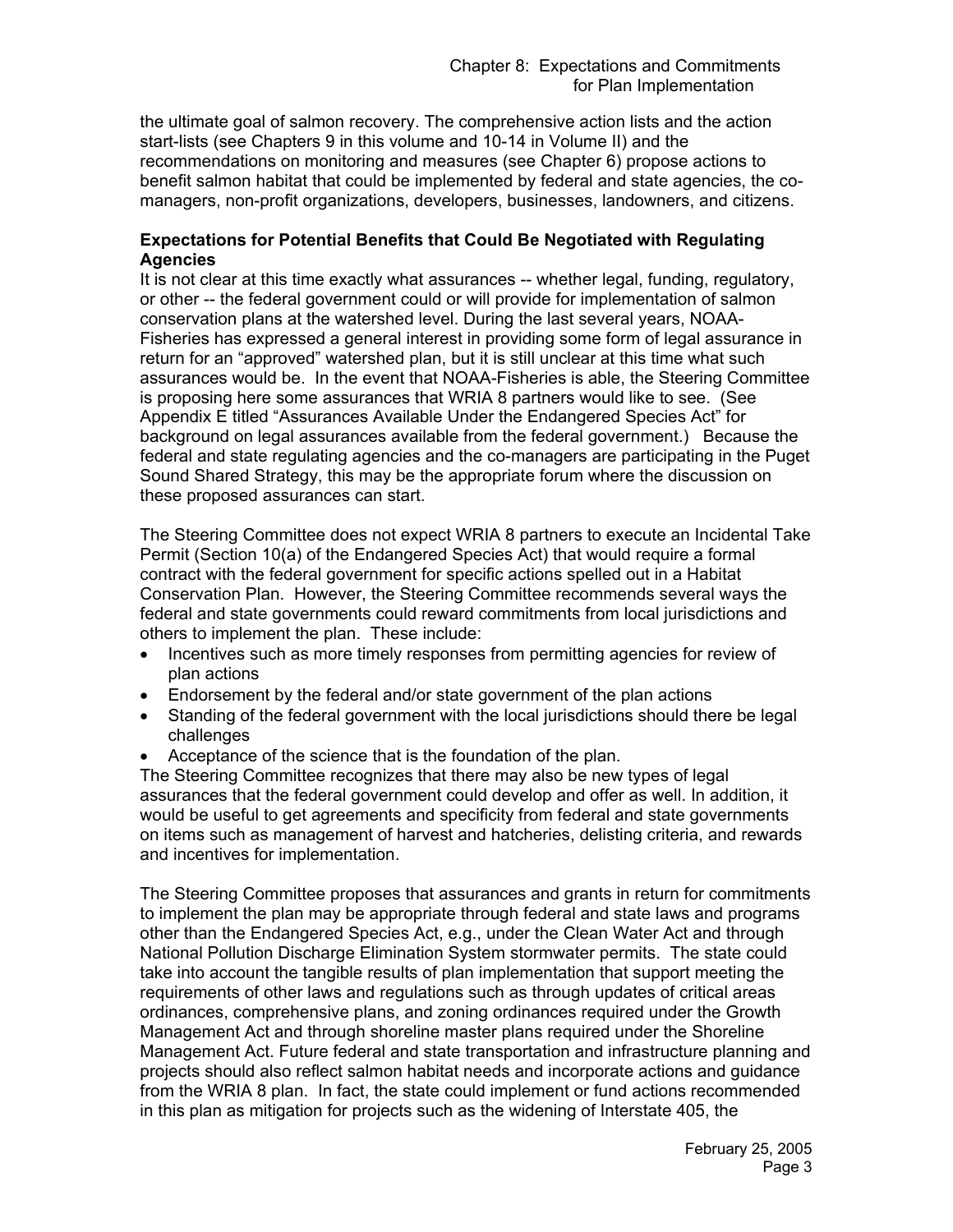rebuilding of Highway 520 Evergreen Point Floating Bridge, and other transportation improvements that will arise in the next 10 to 20 years.

In addition, the Steering Committee recommends that opportunities to receive federal and state grants through the Salmon Recovery Funding Board process could be linked to plan implementation, and that other grants such as the Centennial Clean Water Fund and the Washington Wildlife and Recreation Program could offer bonus points for projects that implement the plan.

Prior to the current requirement to develop the Puget Sound-level recovery plan, the federal and state governments have worked closely with local governments to shape and develop land use and promote changes historically in land cover in the WRIA 8. For example, as discussed in Chapter 3, the hydrology of the watershed was severely altered through projects supported by the U.S. Army Corps of Engineers on the Cedar River, in Lake Washington, on the Sammamish River, and in building the Ship Canal and Hiram M. Chittenden Locks. Federal and state agencies have encouraged and responded to local development by criss-crossing the watershed with highways, bridges, and railroads that have had a major impact on salmon habitat. Therefore, Steering Committee members suggest that as a result, the federal and state governments also have a long-term role to play and resources to provide to help recover salmon habitat in WRIA 8. The Steering Committee proposes that these could be offered through funding, mitigation, assistance, or other appropriate means and could be included in discussions and negotiations on expectations for plan implementation.

#### **Potential Actions to Be Implemented by Non-Local-Government Entities**

Local governments do not have the means nor the authority to implement all the actions necessary to protect and restore salmon habitat in WRIA 8. The Steering Committee recommends that recovery of salmon be undertaken by a broad partnership that reaches beyond local governments to include citizens, landowners, community groups, non-profit agencies, businesses, developers, public agencies, and the co-managers. The comprehensive action lists and the action start list as well as the proposal on monitoring and measures provide a wide range of recommendations that look to a wide range of implementers. The Steering Committee lists several examples: NOAA-Fisheries and the co-managers could conduct validation monitoring (i.e., are Chinook recovering at expected levels across the Puget Sound region?). The U.S. Army Corps of Engineers could continue its efforts at improving conditions and passage for salmon at the Hiram M. Chittenden Locks. The Washington Department of Transportation could further its work to minimize impacts of road widening and bridge building on salmon habitat. Nongovernmental organizations could implement particular habitat improvement and stewardship projects. More developers could design and build low-impact developments. See Chapters 9 and 10-14 for more specifics.

### **Seeking Support from Non-Local Government Entities for Plan Implementation**

To acknowledge the need for participation by public agencies, businesses, and nongovernmental organizations in implementation of particular actions and monitoring tasks, the Steering Committee has suggested that it may be appropriate to seek a show of support from these entities such as through collaboration on lobbying Congress and the state legislature for funding, public-private partnerships, funding and assistance from foundations, plan endorsement at public review sessions, assistance with public outreach, and political support. Steering Committee members have noted that since junior taxing districts need to be in compliance with local governments, it can be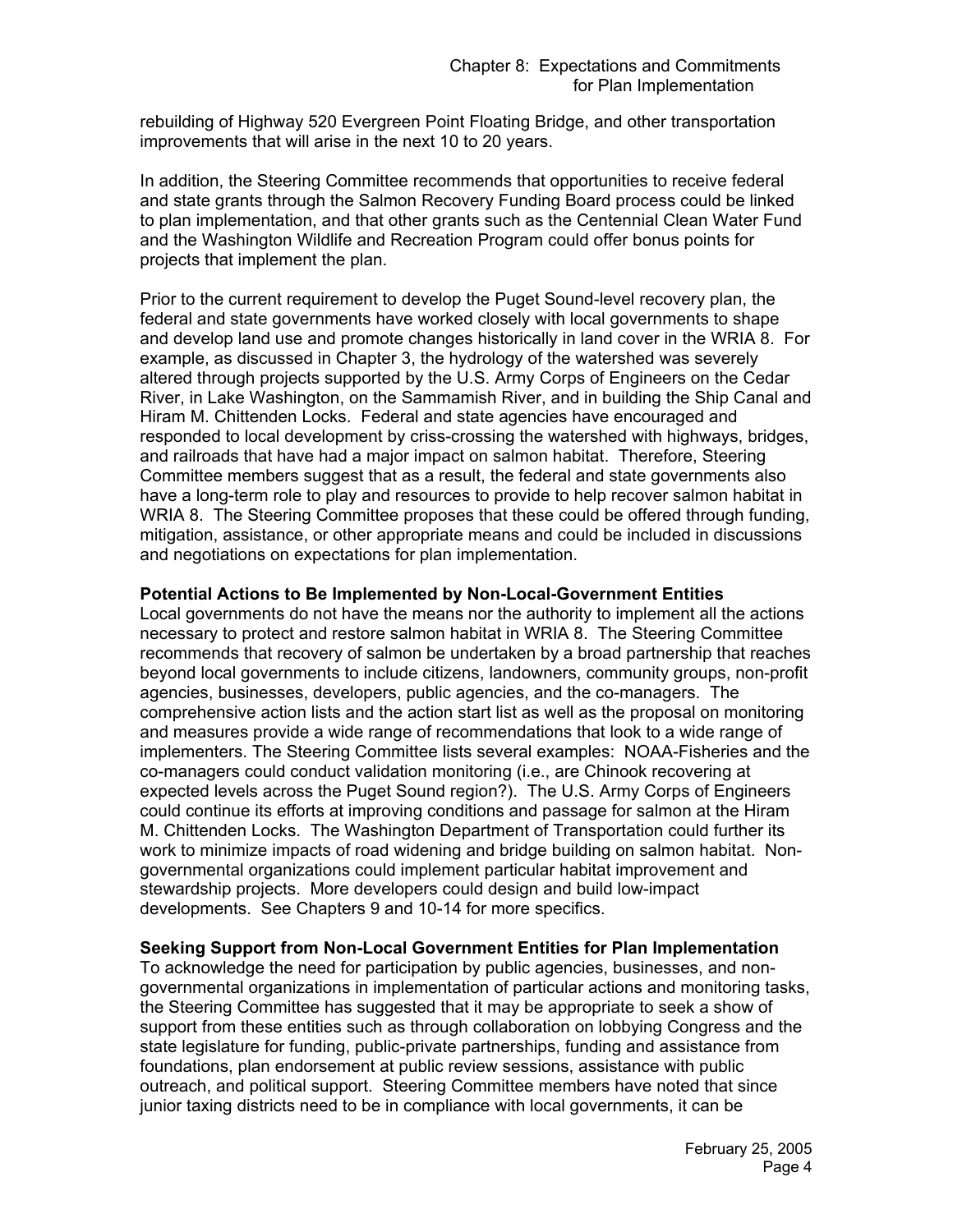expected that water and sewer districts would implement the plan through contract relationships with utilities operated by local jurisdictions.

The Steering Committee has listed other possible tools to demonstrate support of plan implementation:

- Letters or memoranda of understanding from agency heads or program managers to formally consider the WRIA 8 plan as guidance when fulfilling their related responsibilities
- Commitments from agencies and other partners to implement particular actions or monitoring tasks
- Legislative or regulatory changes as requested in specific plan actions
- Budget and work program line items to fulfill specific plan actions.

A show of support and participation by public agencies and other non-local-government entities could be sought through various means such as:

- Listing the actions and monitoring tasks requested in the draft plan
- Letters to appropriate potential partners from the WRIA 8 Steering Committee and Forum
- Negotiations with appropriate parties through the Puget Sound Shared Strategy process that includes federal and state regulating agencies, co-managers, local governments, and other partners
- Working with state legislators and members of Congress
- Requests from citizens, community groups, business, and other non-government partners to appropriate potential partners.

The Steering Committee does not mean either of these lists to be definitive; rather, the purpose is to generate ideas to build support for a broader WRIA 8 partnership necessary to protect and restore salmon habitat in the Lake Washington/Cedar/ Sammamish Watershed.

#### *What type and level of commitments are recommended for local governments to implement the plan?*

As discussed in earlier chapters, the WRIA 8 plan has been developed through a collaborative effort among 25 cities, two counties, scientists, citizens, representatives from business and community groups, and public agencies. The planning work has been funded by 27 local governments, and the Steering Committee anticipates that local governments will have a key role in implementation of the plan as well.

The Steering Committee expects local jurisdictions and other WRIA 8 partners to make commitments to implement actions and monitoring over the 10-year plan horizon (discussed in Chapter 2). In addition, longer term actions (10-20 years out) may not have commitments now, but there needs to be a process to line up commitments in the future. In Chapter 2, the Steering Committee has proposed an organizational structure that would continue inter-governmental collaboration on plan implementation and allow WRIA 8 partners to work together to address future commitments.

Before commitments can be finalized, this plan will continue to evolve through the following stages: input and feedback received during the current public review process; discussion and approval by the WRIA 8 Forum in spring 2005; and review and ratification by local jurisdictions. As discussed earlier in this chapter, conversations and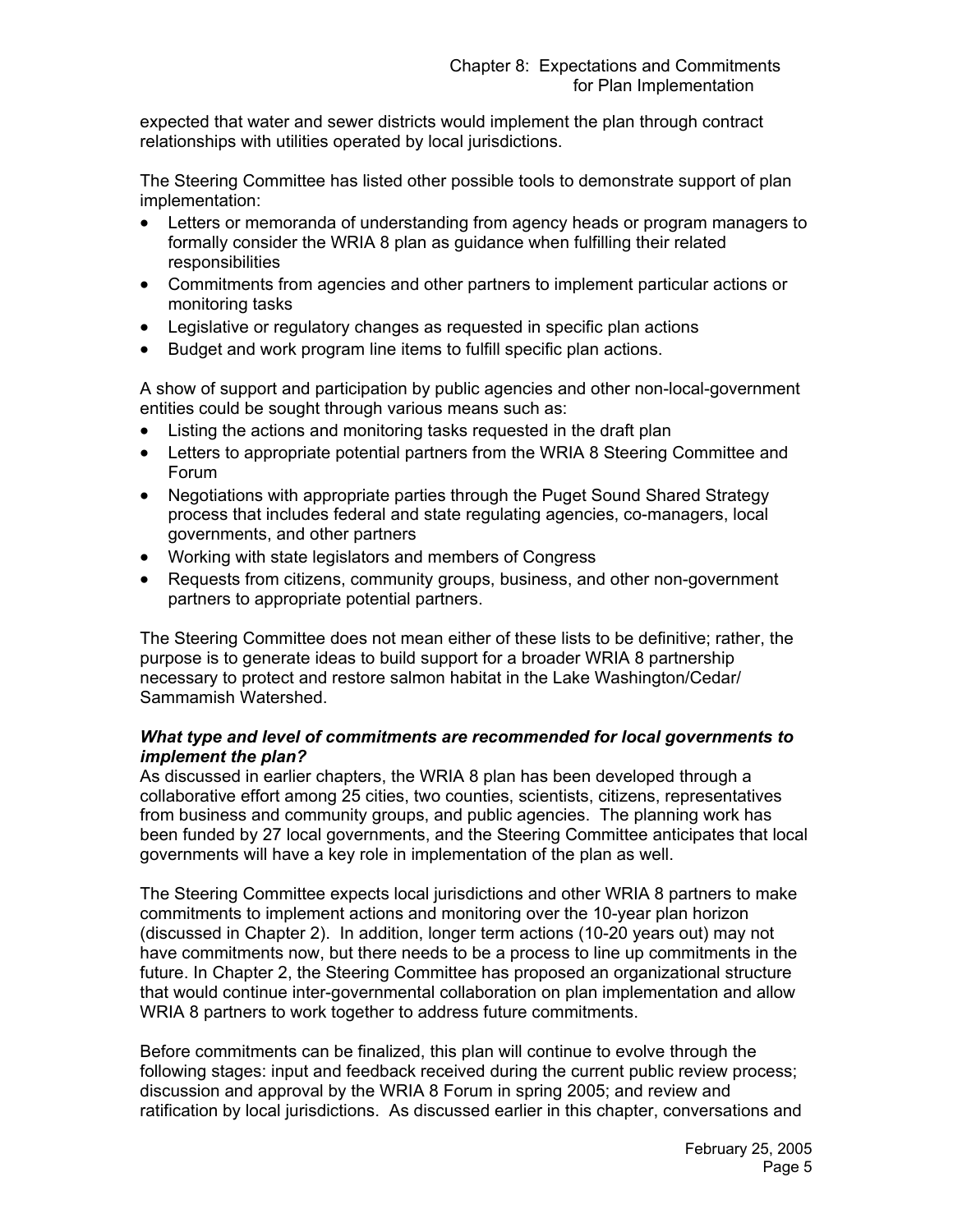negotiations with regulating agencies (possibly through Puget Sound Shared Strategy) for potential negotiated benefits and assurances will be critical to determining the type and level of commitments acceptable to local governments.

### **What Is Meant By Commitments**

Puget Sound Shared Strategy has defined commitment as "a statement of the willingness of an entity or person to implement an action or set of actions within a designated timeframe. . . Examples of ways to demonstrate commitments include:

- Past history of commitments -- what has already been done on behalf of salmon recovery?
- Clear action plan describing how and by whom selected projects will be implemented
- Budgeting for specific actions or projects
- Incorporating salmon recovery actions into local capital improvement projects
- Passing a formal resolution pledging to pursue salmon recovery goals
- Passing regulations that are consistent with local salmon recovery goals. $11$ <sup>1</sup>

In this plan, the Steering Committee has set forth three main areas in which individual local governments will need to determine what role and commitment they want to make towards implementation. These three areas are:

- Continued regional collaboration on tracking, assessing, evaluating, and communicating implementation progress and securing funding (see Chapter 2)
- Implementation of actions at the landscape and site-specific levels proposed in the comprehensive and start lists (see Chapters 5, 9, and 10-14).
- Monitoring of individual actions and contributing data and resources to the evaluation at the larger scale (see Chapter 6).

The specifics of possible local government roles in each area are discussed in greater detail in the chapters cited.

### **Examples from Other Similar Planning Efforts**

 $\overline{a}$ 

It is useful to review briefly how other watershed and basin protection and restoration groups have chosen to structure commitments. The level and type of commitments cover a continuum from no formal commitments to signed concurrence plans. Starting at the low end of the continuum, implementation is informal and left to the discretion of individual implementers. At a step up on the continuum, implementers made commitments to coordinate with other agencies where needed to carry out actions. The next step shows allocation of existing funding, staff, and other resources through budgets and work programs. This demonstrates commitment without necessitating formal agreements. One step more formal is written implementation plans in which implementers individually or together specified how they would implement their actions. The high end of the commitment continuum lists signed or adopted concurrence plans in which implementers agreed to execute specified actions in their area or under their authority.

Because the plans reviewed here are in varying stages of ratification and implementation and because accountability has not always been considered, it has been difficult to do an analysis of which type of commitment has been most successful. Generally speaking, when no formal commitments followed plan commitment, implementation has been difficult to track and less successful, while the more formal or stronger the commitment, the more likely the plan is to be carried out.

 $<sup>1</sup>$  Shared Strategy for Puget Sound, April 2004. Commitments and Conditions. Seattle, WA</sup>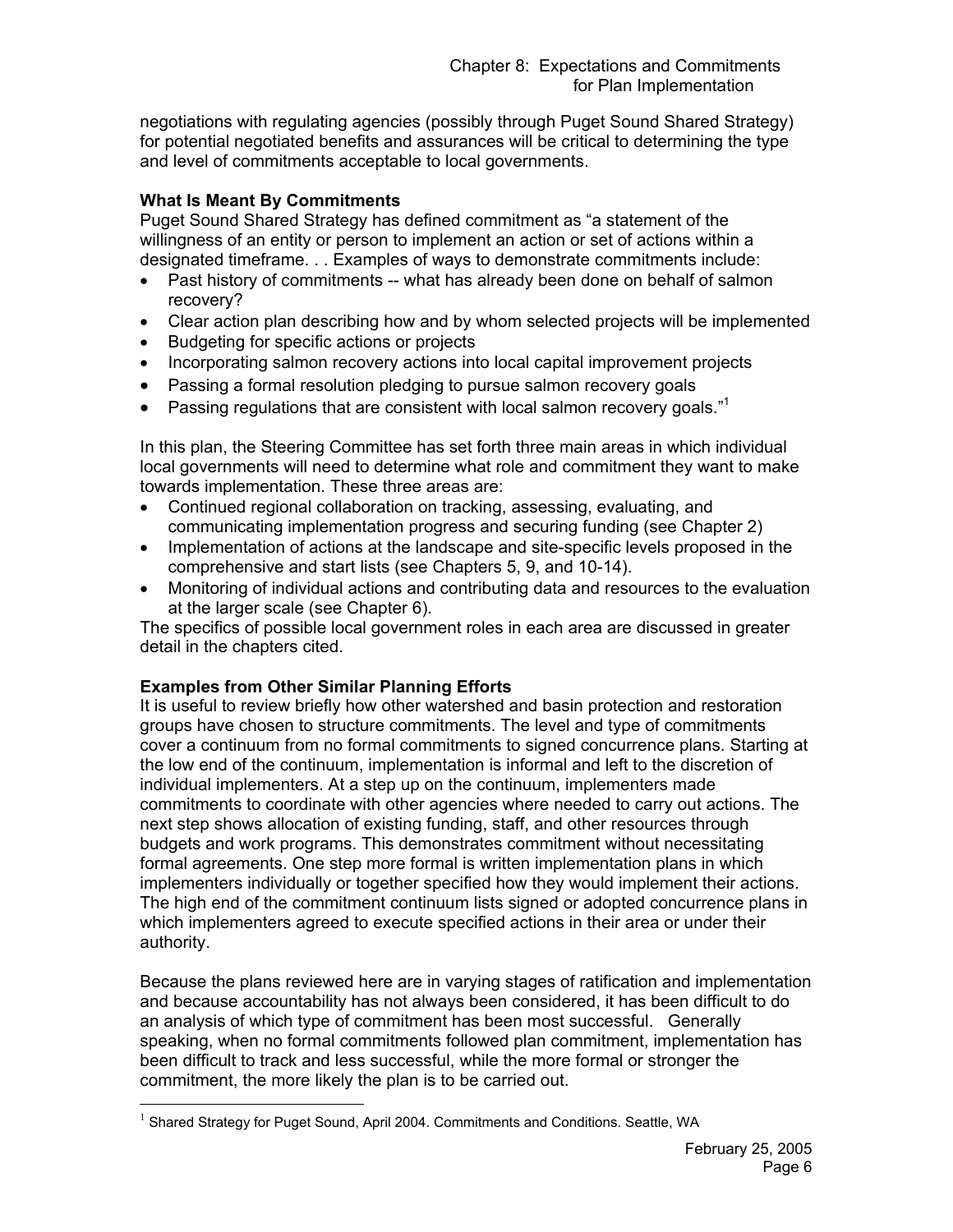# **Expectations from Puget Sound Shared Strategy**

Because Shared Strategy is the venue through which the regulating agencies are engaged in plan review, it makes sense to review what specifically they are seeking as commitments. Shared Strategy is looking for a description of "recommended actions for at least the next ten years, the likely entities carrying them out, and what it would take to make the commitment to implement them.<sup>"2</sup> Shared Strategy expects "statements of commitment . . . from local decision-makers by June 2005. These can be in the form of resolutions to pursue the broader, long-term goal of sustainable, harvestable runs (e.g., 'We want salmon here and commit to search for creative solutions to achieve recovery goals.') or in more specific form. For the 5-10 year timeframe, the [Shared Strategy] Development Committee will look for statements that describe specific actions, projects and funding (e.g., projects as part of capital improvement plans; habitat protection/ restoration as part of growth management)."<sup>3</sup>

### **Commitments from Local Governments**

The Steering Committee looked at the following five options along a continuum of level of commitment. These are not mutually exclusive options.

| 1. Local<br>governments<br>implement plan<br>as they choose;<br>no formal<br>commitments to<br>actions or<br>regional process | 2. Local<br>governments<br>continue<br>coordinated<br>regional process,<br>possibly through<br>an interlocal<br>agreement. | 3. City/county<br>councils pass<br>resolutions to<br>formally consider<br>plan as guidance<br>and the science<br>conservation<br>strategy (Chapter<br>4) as one<br>resource for best<br>available<br>science for capital<br>improvement<br>projects, critical<br>areas ordinances,<br>comprehensive<br>plan updates.<br><b>NPDES</b> pollution<br>discharge<br>permits,<br>shoreline<br>management<br>plans, required<br>under state law | 4. City/county<br>councils formally<br>commit to<br>implementing<br>particular actions<br>by signing<br>concurrence plan<br>or interlocal<br>agreement.<br>Actions could be<br>undertaken:<br>--By individual<br>jurisdiction (e.g.,<br>specific habitat<br>projects)<br>--Cooperatively by<br>sub-basin (e.g.,<br>joint<br>hiring of basin<br>steward)<br>--Watershed-wide<br>(e.g., collaborative<br>analysis of<br>effectiveness<br>monitoring) | 5. City/county<br>councils ratify or<br>adopt entire plan<br>as policy and<br>implement<br>through local<br>ordinances and<br>capital<br>improvement<br>projects |
|-------------------------------------------------------------------------------------------------------------------------------|----------------------------------------------------------------------------------------------------------------------------|------------------------------------------------------------------------------------------------------------------------------------------------------------------------------------------------------------------------------------------------------------------------------------------------------------------------------------------------------------------------------------------------------------------------------------------|----------------------------------------------------------------------------------------------------------------------------------------------------------------------------------------------------------------------------------------------------------------------------------------------------------------------------------------------------------------------------------------------------------------------------------------------------|------------------------------------------------------------------------------------------------------------------------------------------------------------------|
|-------------------------------------------------------------------------------------------------------------------------------|----------------------------------------------------------------------------------------------------------------------------|------------------------------------------------------------------------------------------------------------------------------------------------------------------------------------------------------------------------------------------------------------------------------------------------------------------------------------------------------------------------------------------------------------------------------------------|----------------------------------------------------------------------------------------------------------------------------------------------------------------------------------------------------------------------------------------------------------------------------------------------------------------------------------------------------------------------------------------------------------------------------------------------------|------------------------------------------------------------------------------------------------------------------------------------------------------------------|

The Steering Committee determined that the first two options at the lower end of the continuum (no formal commitments and coordinated regional process) were insufficient. The Steering Committee saw the middle option of local government councils passing

 $\overline{a}$  $<sup>2</sup>$  Ibid.</sup>

 $3$  Ruckelshaus, Bill, for the Shared Strategy for Puget Sound Development Committee, December 18, 2003. Attachment to letter to Larry Phillips, King County Councilmember and Co-Chair of the WRIA 8 Steering Committee. Seattle, WA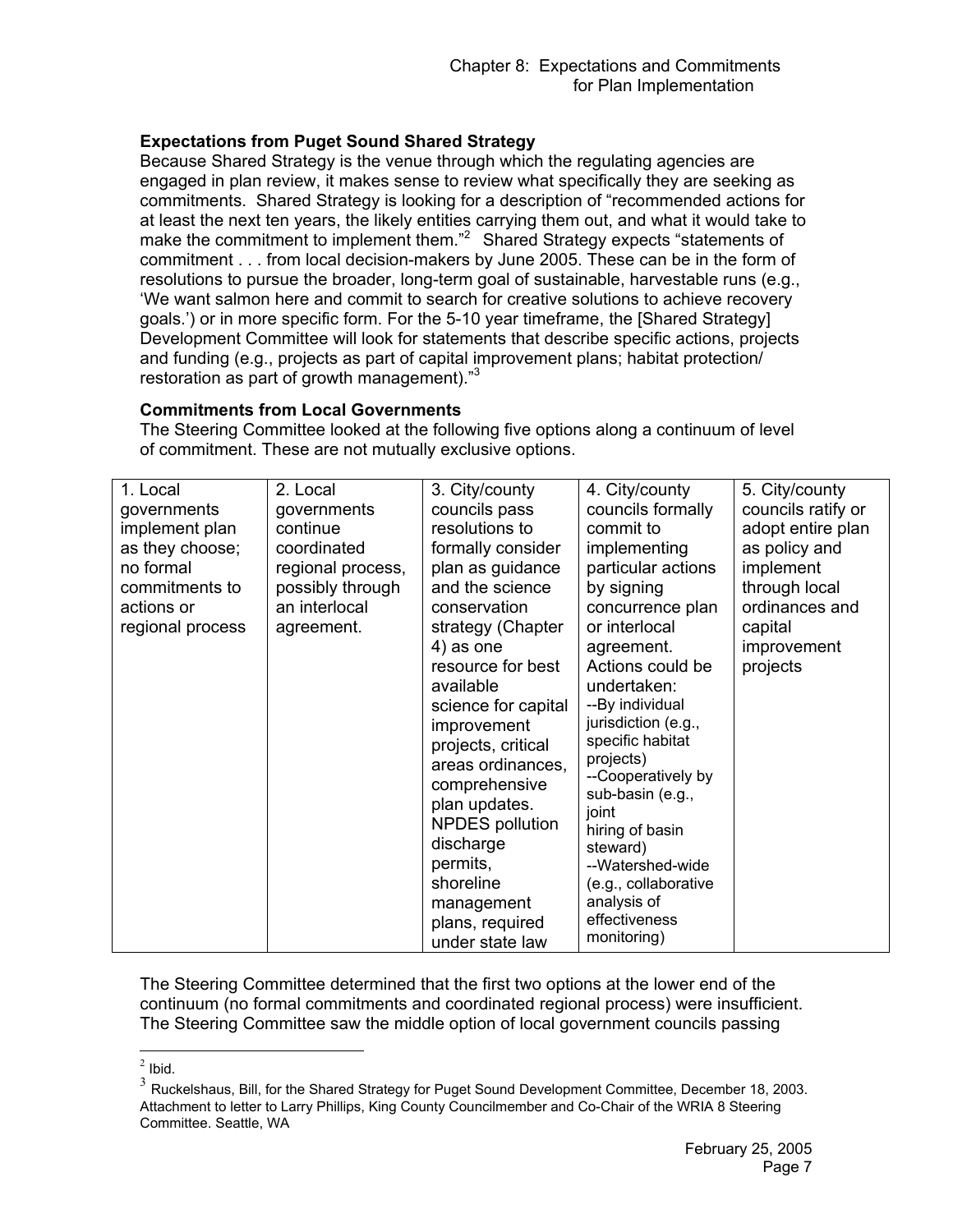resolutions to formally consider the plan as guidance (3, above) as a minimum commitment to participate. Either of the last two options along the continuum – local government councils commit to implement particular actions or ratify/adopt the entire plan as policy -- were also favored. In addition, the Steering Committee strongly recommended that jurisdictions collaborate with each other and with stakeholders to lobby the federal and state governments for funding and assurances.

In general, the Steering Committee understood that the more assurances desired from the federal government, the stronger the commitments will need to be. As a corollary, the stronger the commitments implementers are willing to make, the more benefits and rewards they should accrue. The Steering Committee has suggested that level of commitment could vary by type of action, e.g., specific capital improvement projects could merit formal concurrence commitment while land use policies might be considered as guidance for implementation of policies and programs required under other laws.

The Steering Committee also discussed what accountability implementers should have and indicated a clear preference for using positive reinforcement rather than punishment, or as the saying goes, using carrots rather than sticks. After all, the Steering Committee noted, implementers will report progress, and those who choose not to implement will not have progress to report. In addition, the Steering Committee recommended that funding should still be available for implementation of plan actions to those who do not formally commit. However, it might be appropriate for there to be some bonus points available in grant opportunities to those who do formally commit.

Comments received during public review of the plan covered both ends of the spectrum, although more called for firmer commitments. These included requiring local governments to implement the plan by:

- codifying plan recommendations
- setting a minimum bar to be eligible for funding
- adopting regulations, incentives, and/or outreach before seeking more funding
- ensuring that local decisions regarding roads and development projects are consistent with the Plan
- signing formal interlocal agreements
- directing funding priorities for open space to plan implementation
- requiring a clear structure to show how implementation and enforcement will occur
- creating basin concurrency levels as for drinking water, traffic

At the other end of the spectrum, a few comments called for local governments to set their own priorities and have flexibility on how to implement plan.

#### *Next Steps*

As stated earlier, this is just the beginning of the discussion of expectations and commitments. The discussion will continue as the WRIA 8 Forum and local governments formally review the plan prior to approval and ratification. In addition, conversations will need to progress with the Puget Sound Shared Strategy, federal and state agencies, the co-managers, and other partners.